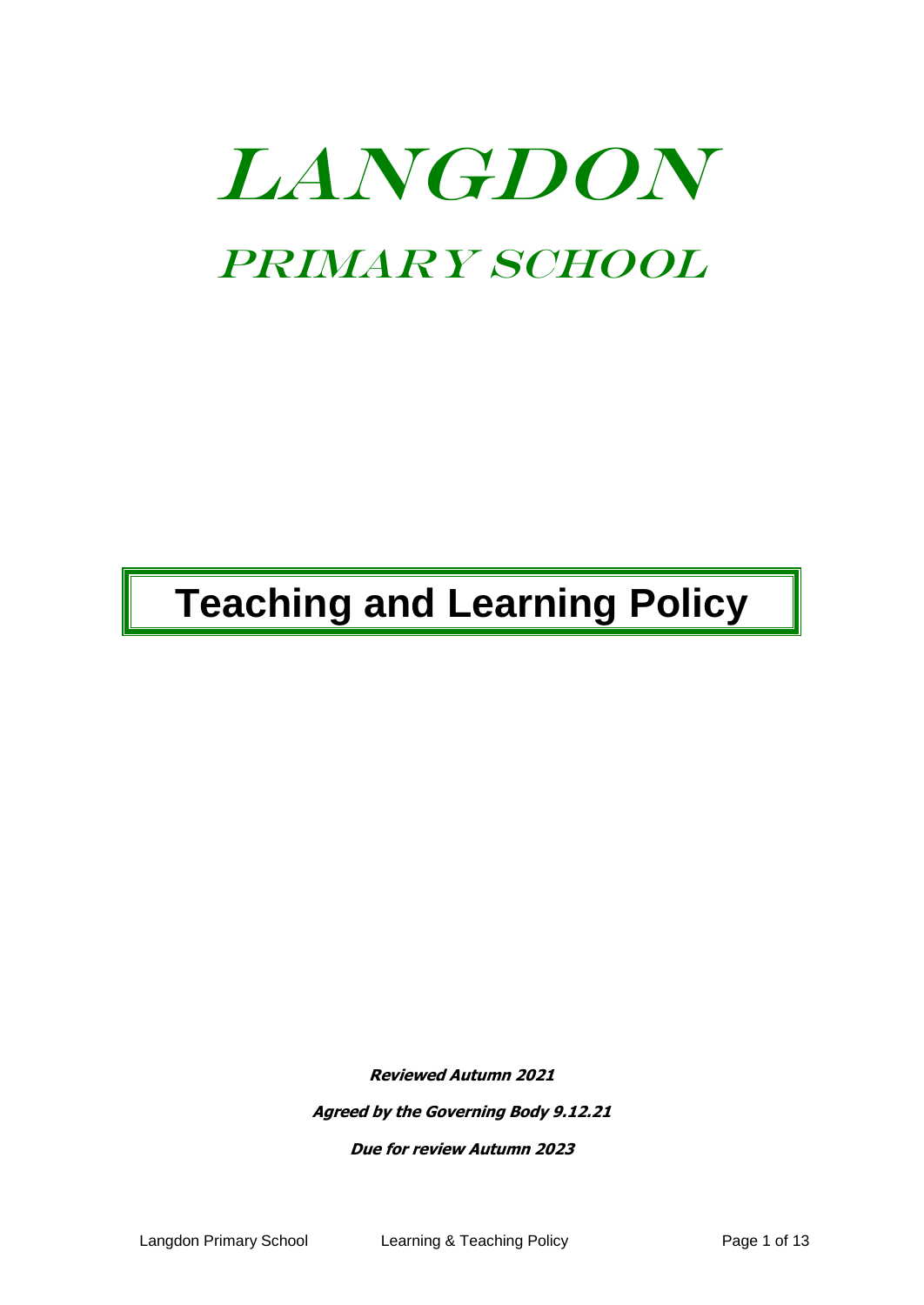# **Learning & Teaching Policy**

# **Introduction**

This document is a statement of the aims, principles and strategies for teaching and learning at Langdon Primary School. It lays the foundations for the whole curriculum, both formal and informal.

This policy will be reviewed every two years.

# **What is Teaching and Learning?**

Learning through teaching is the core purpose of our school. Teaching is the principle method through which we offer a curriculum which is broad and balanced and meets the requirements of our curriculum which includes the Early Years Foundation Stage Curriculum, National Curriculum and the Kent Religious Education and Collective Worship guidance.

In this school the following are important elements in our understanding of what constitutes impactful teaching:

|                                                     |                                          | Imparting<br>knowledge in<br>order to inspire<br>learners        |                                             |                       |
|-----------------------------------------------------|------------------------------------------|------------------------------------------------------------------|---------------------------------------------|-----------------------|
|                                                     | Teaching new<br><b>skills</b>            |                                                                  | Assessing                                   |                       |
| Addressing<br>individual<br>needs and well<br>being |                                          | Effectively<br>communicating                                     |                                             | Positive<br>modelling |
|                                                     | Identifying and<br>developing<br>talents |                                                                  | Preparing<br>learners for<br>the real world |                       |
|                                                     |                                          | Working<br>effectively with<br>others to<br>support the<br>child |                                             |                       |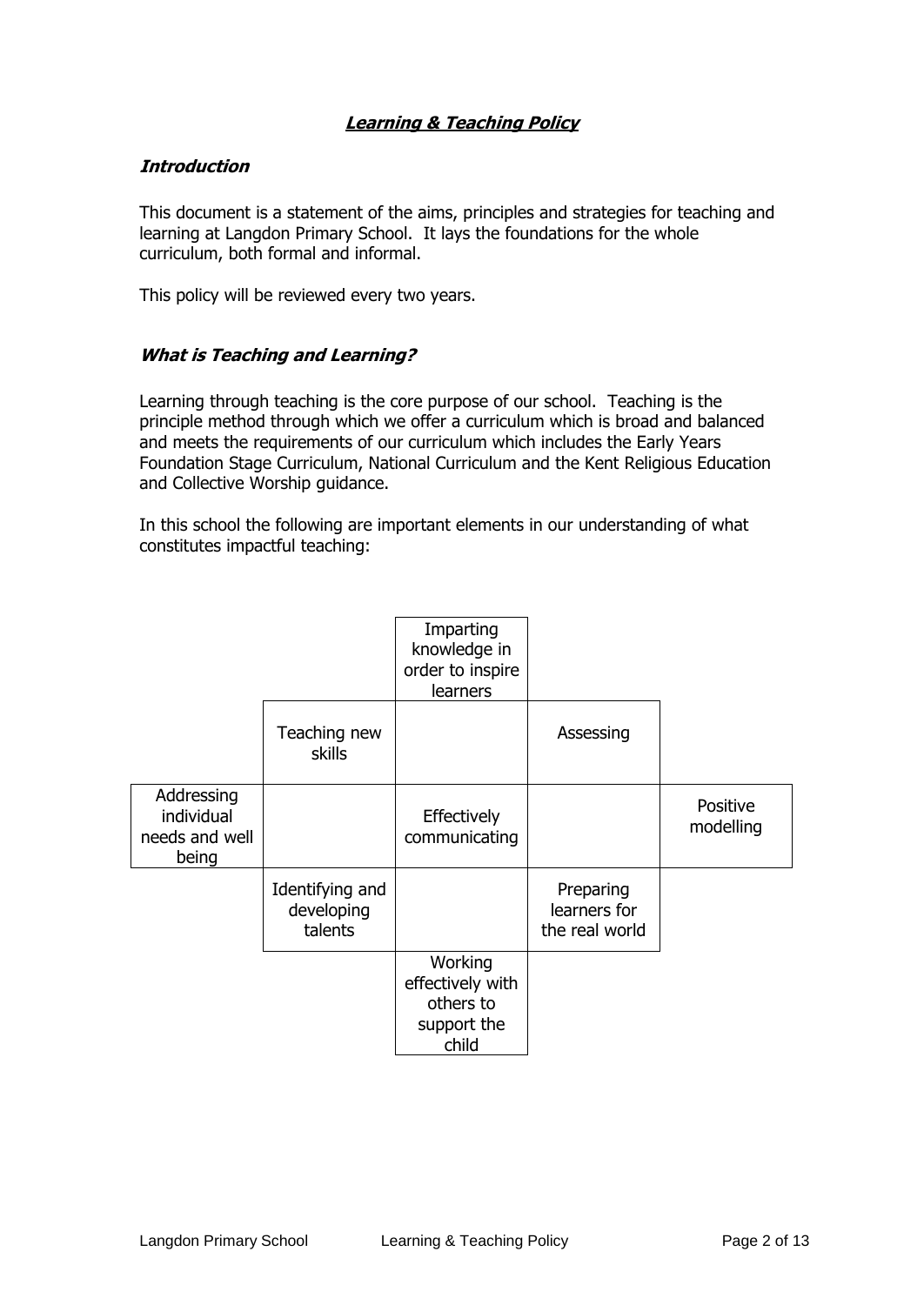And, the following are important elements in our understanding of what constitutes learning:

|                     |                                                         | Acquiring<br>sufficient<br>knowledge and<br>skills to move<br>on to deeper<br>understanding |                                                                         |                          |
|---------------------|---------------------------------------------------------|---------------------------------------------------------------------------------------------|-------------------------------------------------------------------------|--------------------------|
|                     | Making<br>mistakes and<br>learning from<br>them         |                                                                                             | Making links                                                            |                          |
| Solving<br>problems |                                                         | Transferring<br>and applying<br>knowledge                                                   |                                                                         | Working<br>towards goals |
|                     | Working in<br>effective<br>collaboration<br>with others |                                                                                             | Effectively<br>using visual,<br>auditory or<br>kinaesthetic<br>channels |                          |
|                     |                                                         | A life long<br>process                                                                      |                                                                         |                          |

Information about our curriculum can be found at *Curriculum Statement – Appendix* A.

# **Aims**

Our aims when teaching and facilitating learning for our pupils is to:

- thoroughly prepare every child for the next stage of their learning journey and through life, understanding that there are no limits to what they can achieve;
- foster, facilitate and inspire a life-long love of learning and an ambition to aim high;
- make a positive impact on the life chances of every child preparing them to be active participants and contributors to the society in which they live.

In line with our agreed school core values we aim for all pupils to:

- develop as motivated, confident and independent learners;
- develop a responsible and resilient attitude towards life, work and their role in society.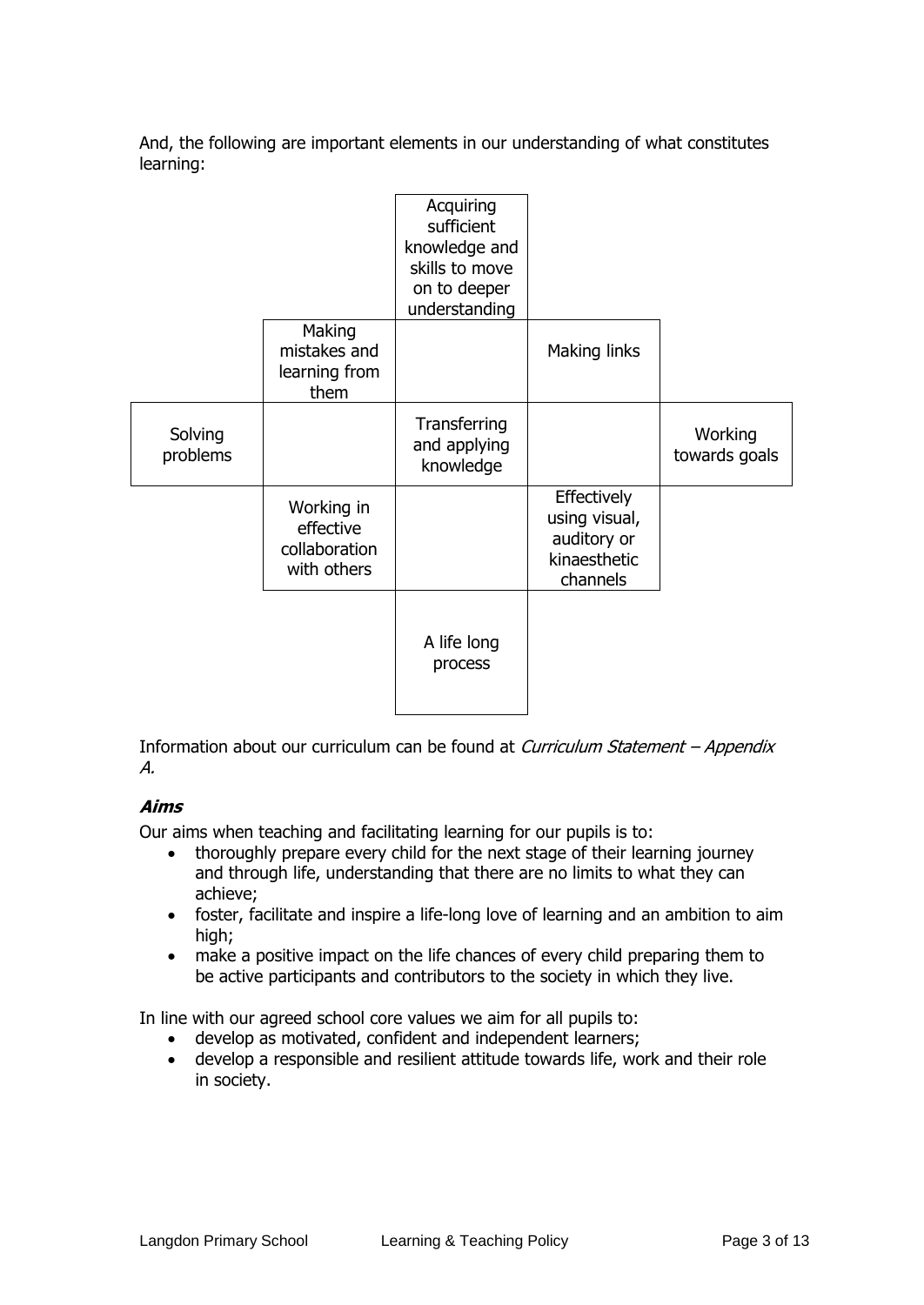# **Roles and Responsibilities**

All stakeholders are involved in the process of meeting these aims in teaching and learning. We have determined the following minimum conditions for promotion of learning at Langdon School:

#### **Children will learn best when the ethos of the school:**

- is safe, secure, caring, friendly and happy;
- is focused on the positives of what we can do and achieve;
- is inclusive and challenging, purposeful and focused on learning;
- celebrates achievements and learning that occurs both inside and out of school;
- is free of judgement, allowing children to be themselves, in order to flourish;
- promotes partnership working with all areas of the school, local and wider community;
- promotes independence, resilience, respect and focuses on developing skills for life.

# **Children will learn best when the curriculum in the school:**

- is interesting and engaging;
- is diverse, broad and balanced;
- shows progression, building on prior learning into order to consolidate and embed learning;
- is relevant to the interests and experiences of the learners, taking account of the needs of their generation;
- is inclusive and challenging, tailored to the needs of the individual;
- provides a solid grounding in the basic skills and application of reading, writing and mathematics;
- utilizes technology to develop and promote new ways of learning;
- prepares for future challenges promoting independence, motivation and resilience.

#### **Children will learn best when the learning environment:**

- is safe and secure whilst encouraging children to take considered risks;
- is supportive and stimulating, encouraging independence and active engagement with their learning;
- is child centred and responsive to the needs of the learner and the content of the curriculum;
- reflects and promotes learning;
- uses the wider surroundings of the school and locality to enhance learning;
- is organised and accessible
- effectively makes use of IT to enable access to teaching and the curriculum whether at home or in school;
- is appropriately structured to allow for good quality, safe and impactful staffstudent interaction.

#### **Children will learn best when assessment:**

- is on-going and formative;
- is robust and consistent across the school and procedures are part of a whole school cyclical approach to improving outcomes;
- informs individuals about attainment and progress;
- is used to inform teaching for cohorts and groups;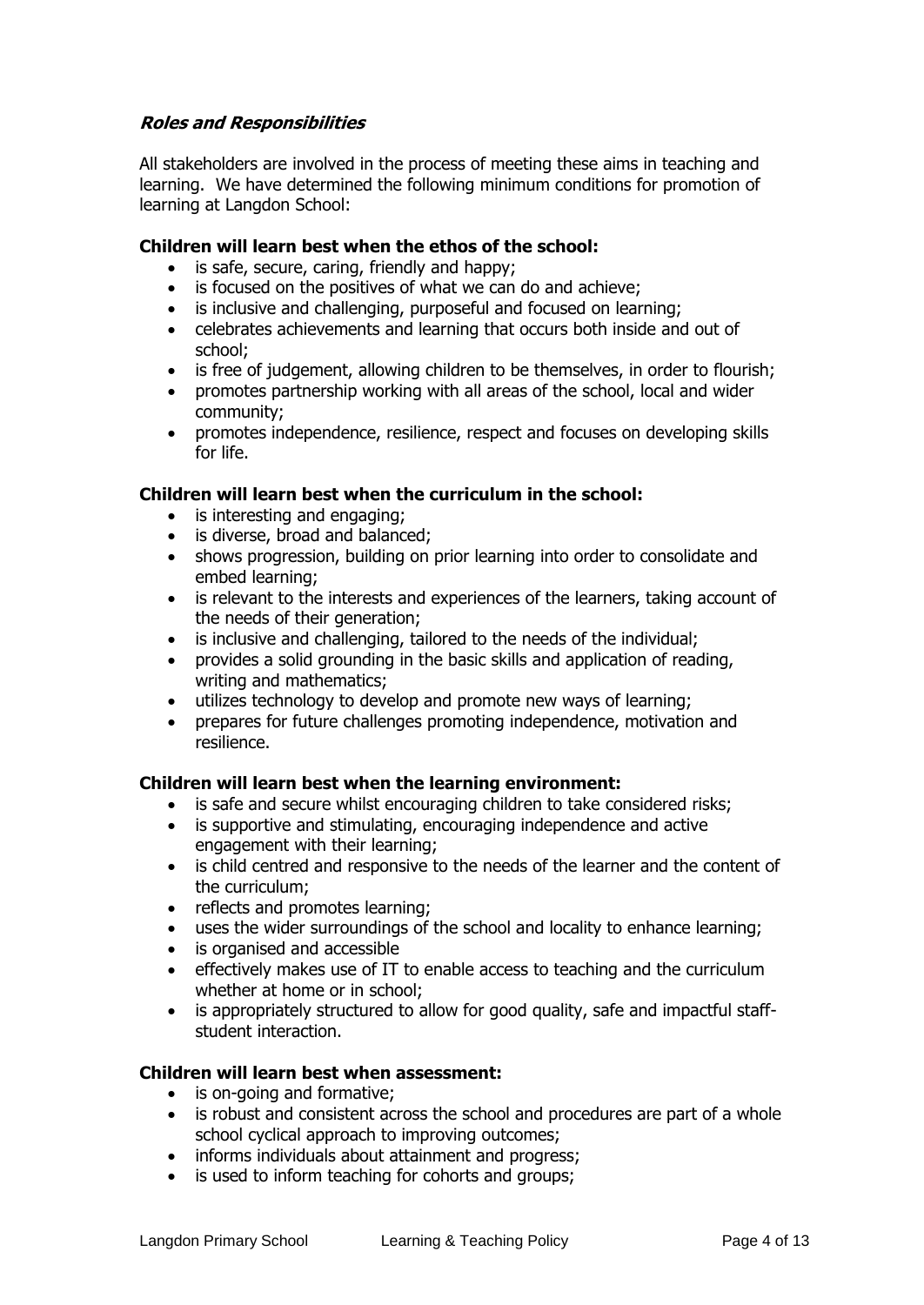- is used to address the needs of individual learners in order to bring about good progress;
- is sensitively shared with pupils, parents and carers;
- positively supports pupil learning and well-being.

# **Children will learn best when staff:**

- are dedicated and committed to what they do and to their learners;
- have good subject knowledge for teaching;
- are life long learners who update their own learning in order to inform, adapt and improve their teaching;
- are approachable and understanding, good communicators and good listeners;
- know each individual child well, both emotionally and academically;
- are understanding, patient, sensitive, respectful and flexible to the needs of the child;
- have good classroom management skills;
- are team players who support one another;
- are well planned and organised in all aspects of classroom management, teaching, and assessment;
- involve their pupils in the process of planning so that they have genuine in what they are being taught;
- are appreciated by leaders and parents for their work to improve the outcomes for learners.

#### **Children will learn best when parents:**

- have good relationships with and work in partnership with the school and their child's classroom-based staff;
- understand and appreciate the work of the school, how it functions and the outcomes it expects for their child;
- are supportive and encouraging of their child's learning;
- ensure that their child is ready for school, in terms of basic life skills, at the point of entry to Year R;
- ensure that their child is appropriately prepared and equipped for the school day;
- enable their child to develop independence and take responsibility for themselves, their equipment and their learning;
- communicate with the school where there are concerns or worries that may impact on their child's learning or well-being;
- have adequate information about their child's learning and progress.

#### **Children will learn best when they:**

- feel valued, happy, safe and secure, knowing that they belong to the school community;
- are respectful of the school and the school community and show this in a positive working attitude and good behaviour distinguishing accurately between right and wrong;
- have a clear understanding of the expectations their teachers have of them and work hard, with confidence, giving their best;
- have a say in what and how they learn;
- are self-motivated, independent and enthusiastic;
- take on responsibility for their own learning and development, demonstrate resilience, take risks and problem solve in order to improve;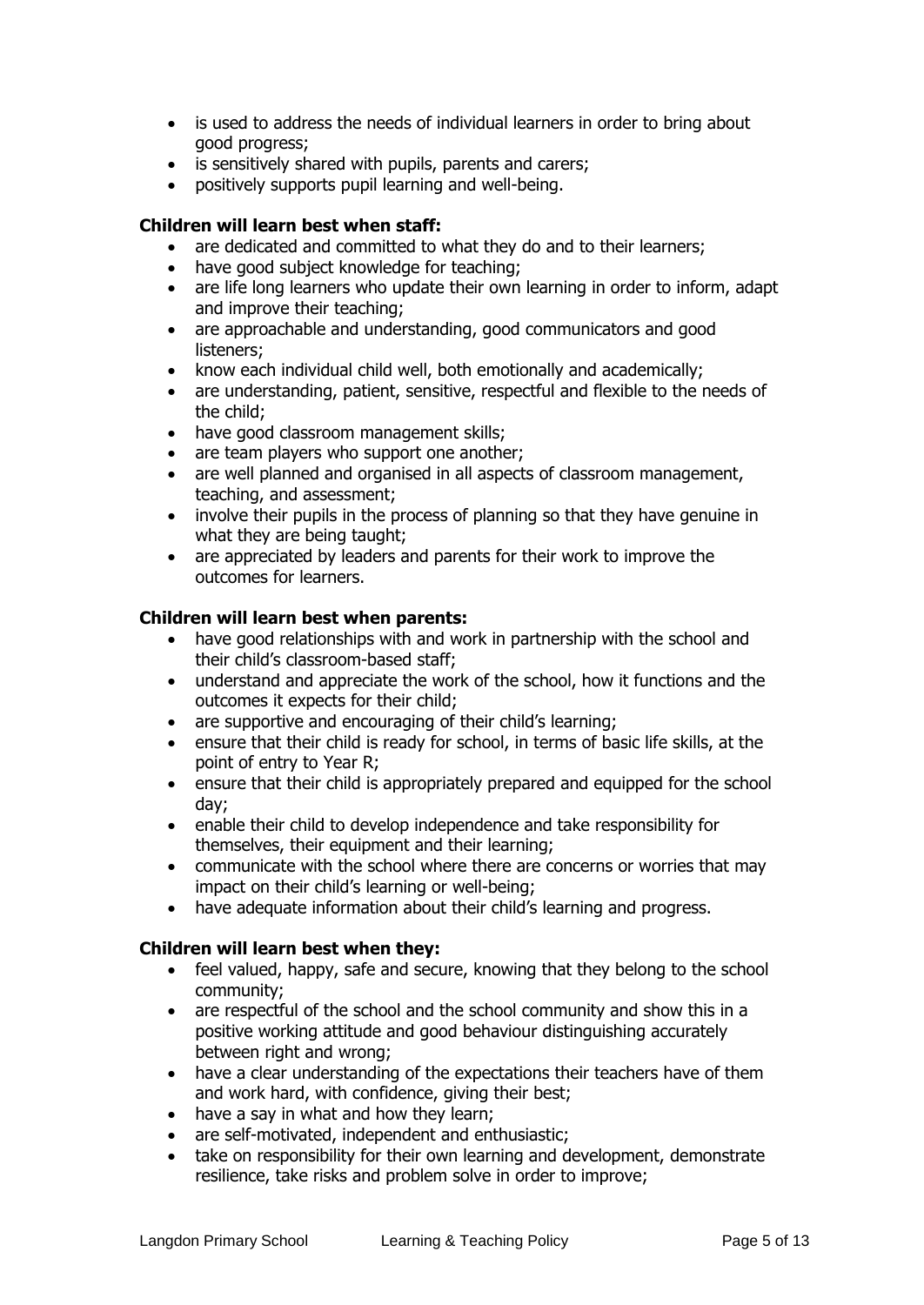- are curious, ask questions, make links and self assess;
- are organised, prepared and well equipped for the school day;
- receive acknowledgement, praise or reward for their achievements.

#### **Strategies for Teaching and Learning**

The emphasis of our teaching and learning policy is on first hand experience and we encourage children increasingly to take control of their own learning. In each phase we use a range of teaching strategies to support learning and encourage the development of independence. The following table gives examples of the sorts of strategies that may be used by each phase:

| Consistent routines<br><b>Consistent routines</b><br>Thorough, relevant planning<br>Thorough, relevant planning<br>Modelling<br>Modelling<br>Scaffolding<br>Demonstration |
|---------------------------------------------------------------------------------------------------------------------------------------------------------------------------|
|                                                                                                                                                                           |
|                                                                                                                                                                           |
|                                                                                                                                                                           |
|                                                                                                                                                                           |
| Questioning<br>Scaffolding                                                                                                                                                |
| Visual prompts<br>Questioning                                                                                                                                             |
| Success criteria<br>Revisiting and repetition                                                                                                                             |
| Revisiting and repetition<br>Magpie-ing                                                                                                                                   |
| Giving immediate feedback<br>Magpie-ing                                                                                                                                   |
| Sharing good work<br>Giving immediate feedback                                                                                                                            |
| Sharing good work<br>Peer evaluation                                                                                                                                      |
| Use of talk partners<br>Use of talk partners                                                                                                                              |
| Use of small steps<br>Use of small steps                                                                                                                                  |
| One to one engagement/teaching<br>Differentiation of task/support                                                                                                         |
| Pre-teaching<br>Small group support/intervention                                                                                                                          |
| Pre-teaching<br>Team around the child approach                                                                                                                            |
|                                                                                                                                                                           |
| <b>Year 3/4</b><br>Year $5/6$                                                                                                                                             |
| <b>Consistent routines</b><br><b>Consistent routines</b>                                                                                                                  |
| Calm, quiet environment<br>Calm, quiet environment                                                                                                                        |
| Thorough, relevant planning<br>Thorough, relevant planning<br>Cross curricular links<br>Cross curricular links                                                            |
|                                                                                                                                                                           |
| Modelling<br>Modelling<br>Scaffolding<br>Demonstration                                                                                                                    |
| Questioning<br>Scaffolding                                                                                                                                                |
| <b>Success Criteria</b><br>Questioning                                                                                                                                    |
| Success criteria                                                                                                                                                          |
| Revisiting prior learning<br>Magpie-ing<br>Revisiting prior learning                                                                                                      |
| Feedback in the moment<br>Magpie-ing                                                                                                                                      |
| Use of talk partners<br>Feedback in the moment                                                                                                                            |
| Small, manageable steps<br>Use of talk partners/groups                                                                                                                    |
| Differentiation of task/support<br>Self and peer assessment                                                                                                               |
| Small group support/intervention<br>Small, manageable steps                                                                                                               |
| Pre-teaching<br>Use of engaging texts                                                                                                                                     |
| Use of music and visual cues<br>Adaptations for inclusivity                                                                                                               |
| Adaptations for inclusivity<br>Small group support/intervention                                                                                                           |
| Pre-teaching                                                                                                                                                              |
| Use of IT                                                                                                                                                                 |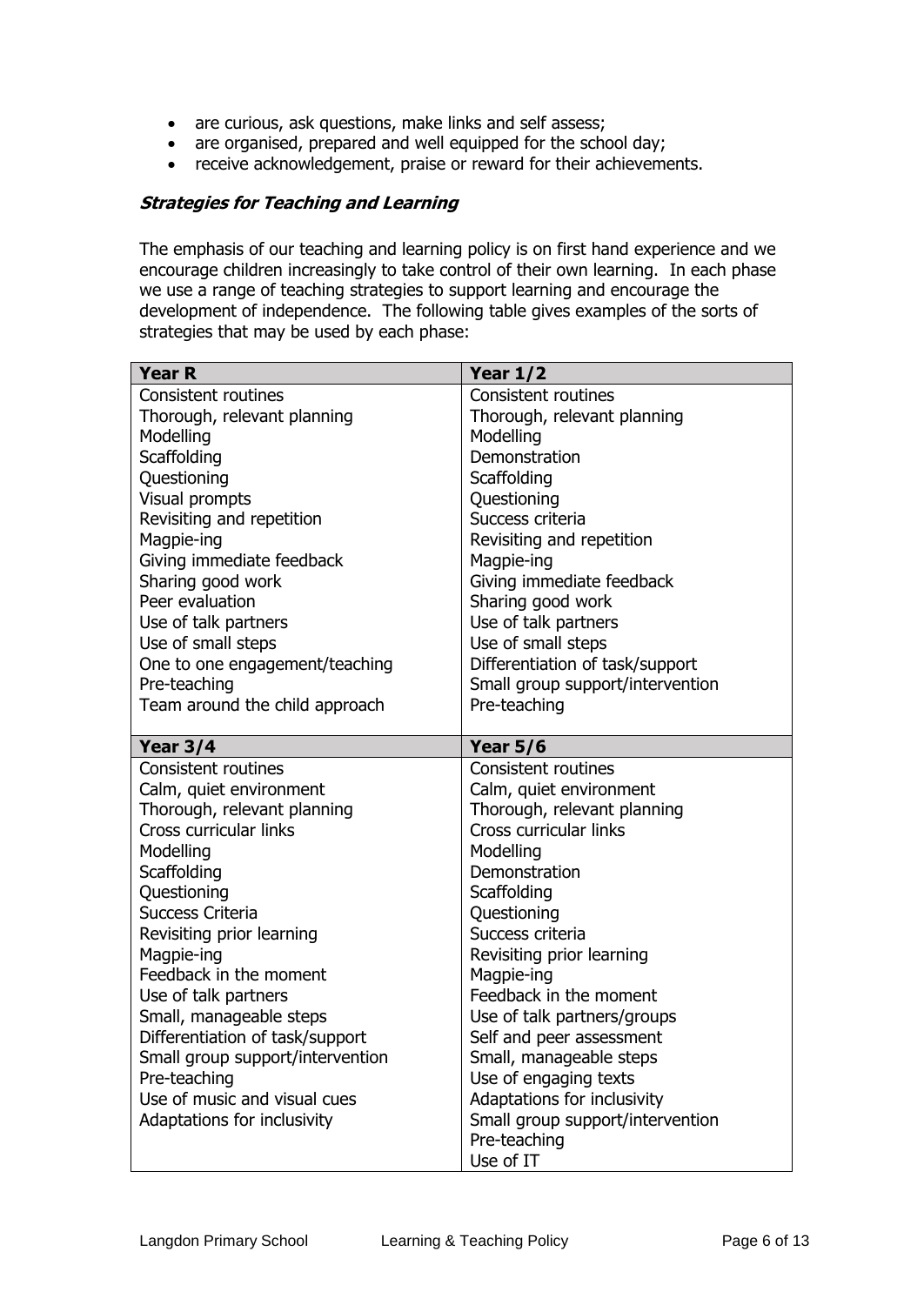Our curriculum is carefully organised to ensure consistency, pace and progression for all our pupils. Teaching will include opportunities for whole class, group, pair and individual working. Within this structure:

- groups are sometimes of mixed ability and sometimes set;
- The work undertaken should always be designed to challenge our pupils' thinking and develop their capabilities;
- relevant discussion is encouraged, although some periods of the day are set aside for silent work.

All teachers teach all subjects to their classes. For some subjects it is appropriate for the school to employ 'specialist teachers' eg. Music, Physical Education.

#### **Resources for Teaching and Learning:**

# **Teaching Assistants**

Teaching Assistants work under the line management of the Class Teacher and SENCo. They support learning for children with a range of abilities under the direction of the Class Teacher. In some cases they are predominantly employed to support children with specified complex or severe Special Educational Needs.

#### **Volunteers**

Volunteer helpers work in classrooms with the agreement of the Head Teacher and Class Teacher:

- volunteer helpers assist in the classroom, in sports activities, on outings and visits and in providing other help, such as developing contacts with the world of work and places of interest;
- secondary school pupils and students on work experience are welcomed and encouraged in school.

#### **Classroom resources**

There is a range of appropriate and accessible resources from which pupils can select materials suitable to the task in hand. Children are encouraged to act independently in choosing, collecting and returning resources. Staff ensure that resources are well maintained, organized, labelled and accessible.

#### **Central resources**

Resources are bought on the basis of subject enhancement in line with the School Improvement Plan and curriculum demands rather than as a response to clever marketing.

#### **Time**

This is a resource that we value. In all year groups teachers organize and plan lessons that allow for maximum participation all of the time. Lessons are well paced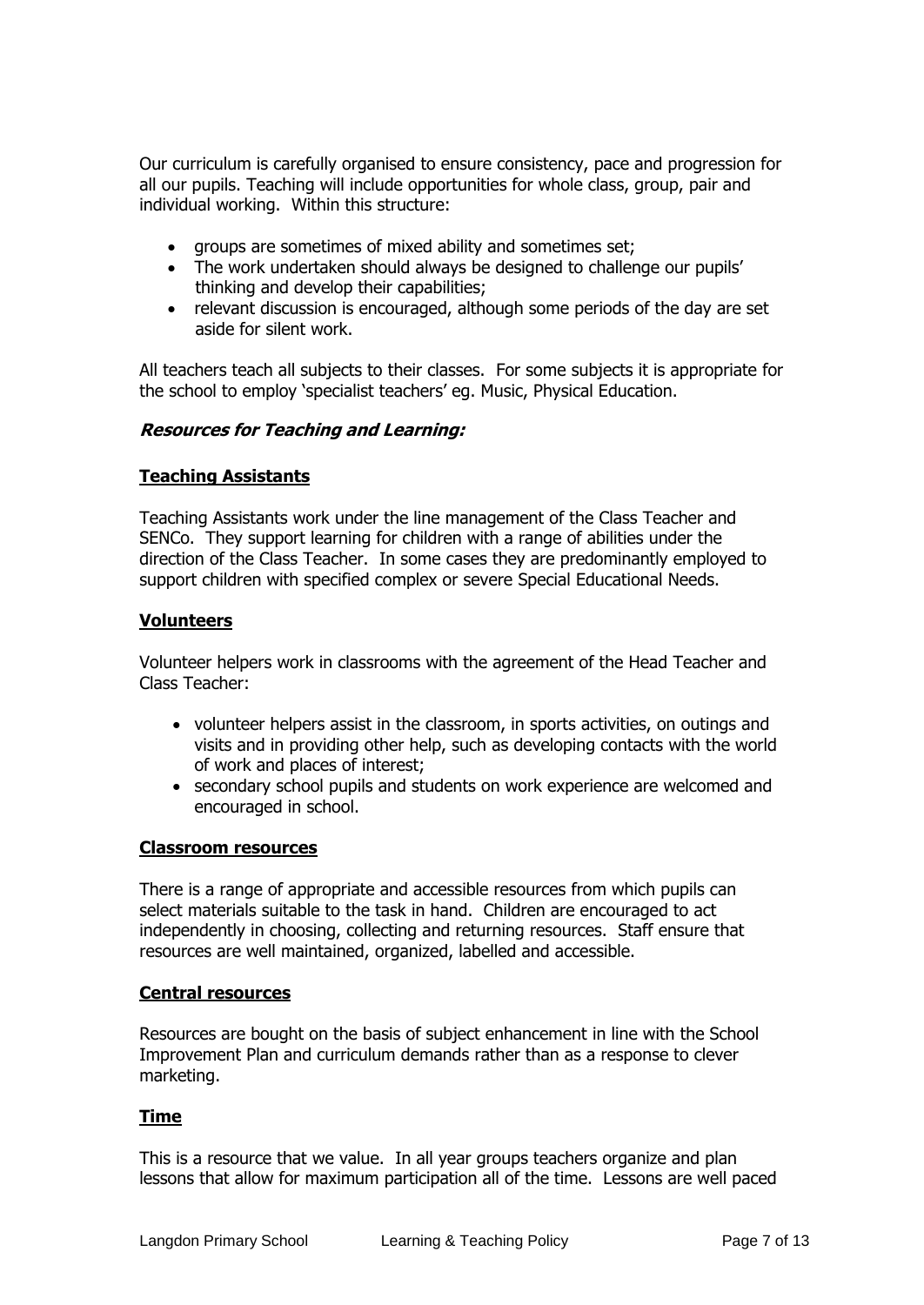and challenging and time wasting is actively discouraged through the use of prompts and routines, such as displayed Success Criteria and well-established routines for what to do in between activities or when a child finishes a task quickly.

# **Information and Communications Technology**

This is a major resource which is used across the whole curriculum to support learning. When required IT can be made available for pupils who are unable to attend school so that they can continue to access a full broad and balanced curriculum and so that they can access periods of quality first teaching.

# **Additional Educational Needs**

Pupils with additional needs are sometimes withdrawn for extra support provided by the SENCo, intervention teacher and/or teaching assistants or may receive extra support in the classroom from the teacher, teaching assistants and voluntary helpers. However, pupils with additional needs still receive a full, broad, balanced curriculum over time in order to ensure their full entitlement to the curriculum. As far as possible, pupils with additional needs access quality first teaching within their usual classroom in order that they can access learning opportunities appropriate to their age. There is a commitment to ensure that no pupil is 'held back' in their learning. Quality first teaching may be supplemented with individual and/or group work if necessary in order to ensure progression.

# **The role of homework:**

Homework is considered to be a valuable element of the learning and teaching process therefore:

- children are encouraged to work at home on a regular basis;
- it is expected that all children will read at home and share a book with their parents;
- children will have multiplication tables and spellings to learn at home;
- children who have made insufficient effort during class time may be asked to complete work at home;
- extra homework tasks will be given to children in Years 5 and 6 to help prepare them for life at secondary school;
- further practice in basic skills (eg mathematics, English and handwriting tasks) may be set at the discretion of class teachers.

Whilst we value homework as a tool for preparation for future learning, for consolidation of previous learning and as a method of preparation for older learners for the demands of the secondary phase, we believe that the most effective learning takes place in the classroom. We will still encourage children to do homework but time will not be unduly wasted on following up homework for those who persistently fail to complete it – we believe this time is better used for in-class teaching. For those students who do fail to complete homework on a regular basis, a conversation with parents about how to support their child at home will occur. Alternative homework strategies, including a homework 'club', led by school staff, will also be offered as an alternative venue for completing homework for those who find working at home difficult.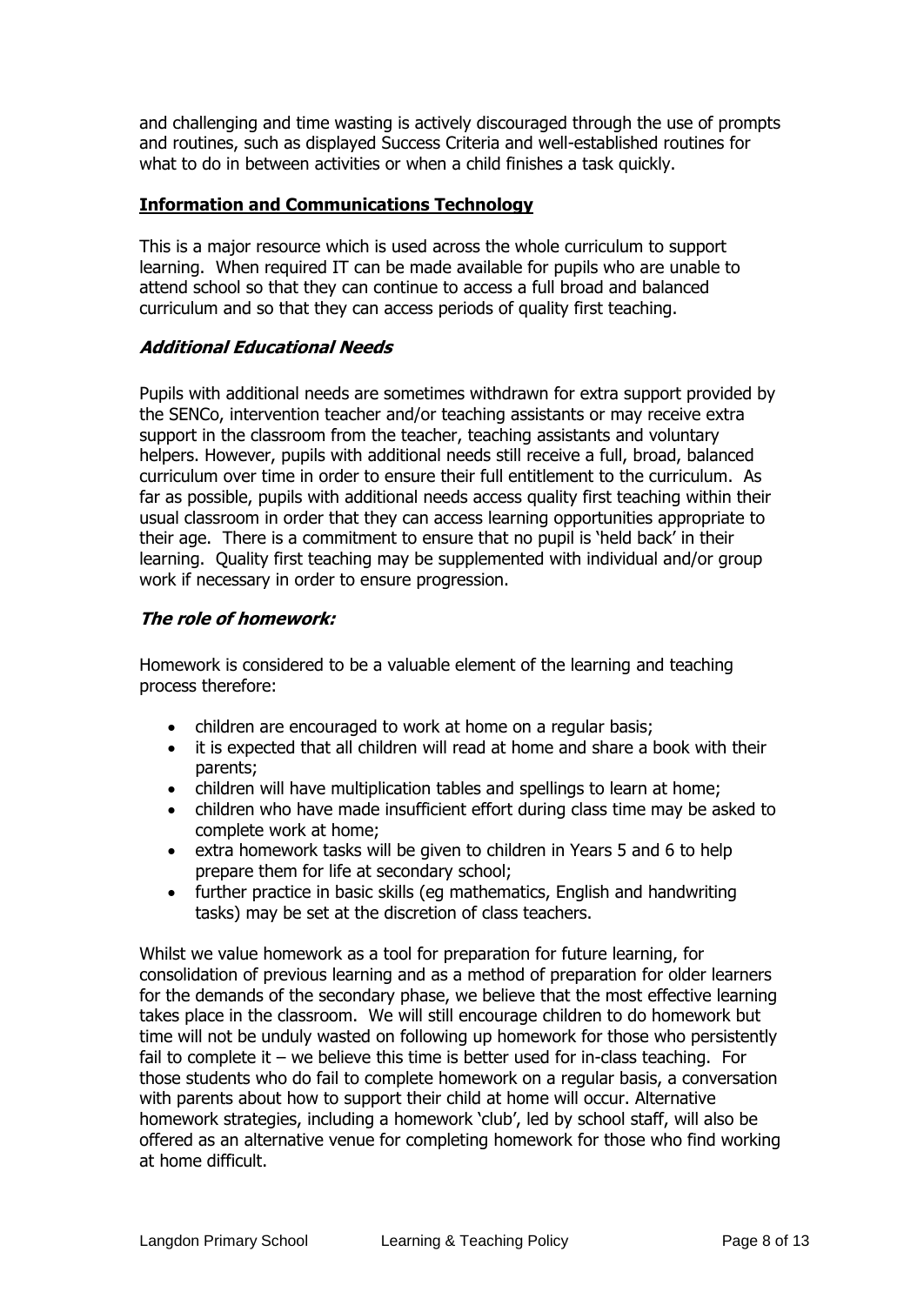Pupils in Key Stage One will have homework sent home as learning challenges that may be done over a weekend or longer period of time. When complete, these can be sent into school or photographed and added to the school's communication app SeeSaw for staff to see.

In Key Stage Two, pupils will have a mathematics or English task set each week and sometimes, both. Weekly homework that has been set by teachers, should be given out on a Friday and returned to school by the following Wednesday. Parents are encouraged to 'mark' and feedback to their child when the task is completed at home. Because staff need to commit full attention to planning, supporting and assessing learning that happens in school, they will not undertake in-depth marking of homework but will look at homework and identify gaps in understanding for individuals, groups or cohorts in order to inform future teaching. Homework will not however, routinely be used as a tool for assessment since it is not a reliant indicator for staff in that it is impossible to ensure that the conditions under which tasks are completed are consistent across all homes and families. Pupils will always receive positive acknowledgement of their efforts.

From time to time pupils produce work that is over and above the homework expected of them. Staff will acknowledge the child's motivation and praise and reward children for their efforts.

# **Valuing Pupil Achievement:**

Excellent performance and achievement is celebrated through a range of means including displays of work within the school environment; use of stickers and 'Golden Pennies'; inclusion in the school Achievement Book or on the Star Gallery; letters home to parents, etc. Achievements outside the school are also celebrated in order to celebrate wider successes and promote children's involvement with a wider learning experience.

#### **Strategies for Ensuring Progress and Continuity:**

Planning at the school is a process in which all teachers are involved. In our school staff work collaboratively in order to ensure that subjects are adequately covered and that they planned to offer progression according age and/or level of development building on strong prior learning. At times, staff may take a lead role for subject review, evaluation, development or implementation. As such they may:

- take the lead in policy development and the production of schemes of work designed to ensure progression and continuity in their subject throughout the school;
- support colleagues in their development of detailed work plans and implementation of the scheme of work, and in assessment and record keeping activities;
- monitor progress in subjects and advise the Head Teacher on action needed;
- take responsibility for the purchase and organisation of central resources for the teaching of subjects;
- be given release time to allow them to support colleagues in the classroom;
- keep up-to-date through professional development including active research, reading and attending relevant training courses.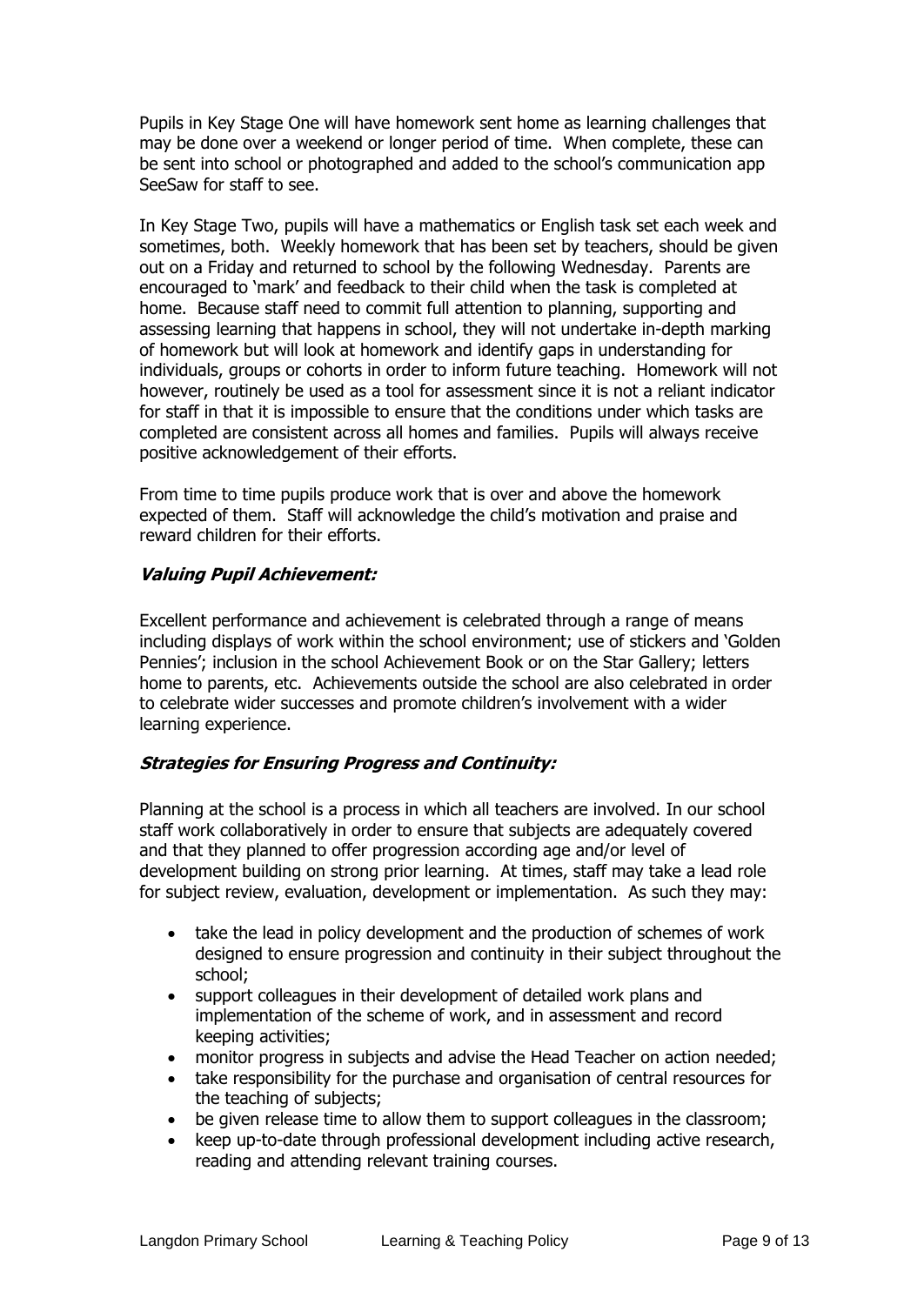Cross phase continuity is ensured by:

- visits to secondary schools by Year 6 pupils;
- transfer of pupil records of progress and summative assessment results;
- close monitoring of pupils between Key Stages 1 and 2;
- careful evaluation and baseline assessment of pupils entering the school by the means outlined in our Early Years Policy.

# **Strategies for Recording and Reporting:**

Records of progress kept for each child are:

- updated at least three times per year by class teachers;
- available to class teachers at the start of each academic year as they prepare for a new class;
- retained throughout the child's time at the school and passed on to other schools when pupils leave.

Reporting to parents is done on a termly basis through interviews, written continuous assessment reports and through an annual report. Parents are made aware that:

- parents' interviews are held during the day, twilight periods and early evenings to be as convenient as possible to parents yet still allow teachers to operate effectively on behalf of their children;
- they may meet their child's teacher by appointment at any other time, to discuss particular concerns.

Formal summative assessment is carried out at the end of each Key Stage (ie in Year R and Years 2 and 6) through the use of baseline assessments, SATs and teacher assessments; in Year 1 through the phonics check and in Year 4 through the multiplication check. These processes are moderated by the local authority. On completion of this activity:

- results of individual pupil's assessments are made available to the parents;
- the overall statistical profile (but not individual results) is made available to parents, governors, LA, Ofsted and national government.

SAT type material is also used at each year within the Key Stage. This enables us to monitor pupil progress and highlight areas of strength and concern for both individual pupils and overall school performance and to act upon this in the best way possible for the child or cohort in order to ensure good learning outcomes.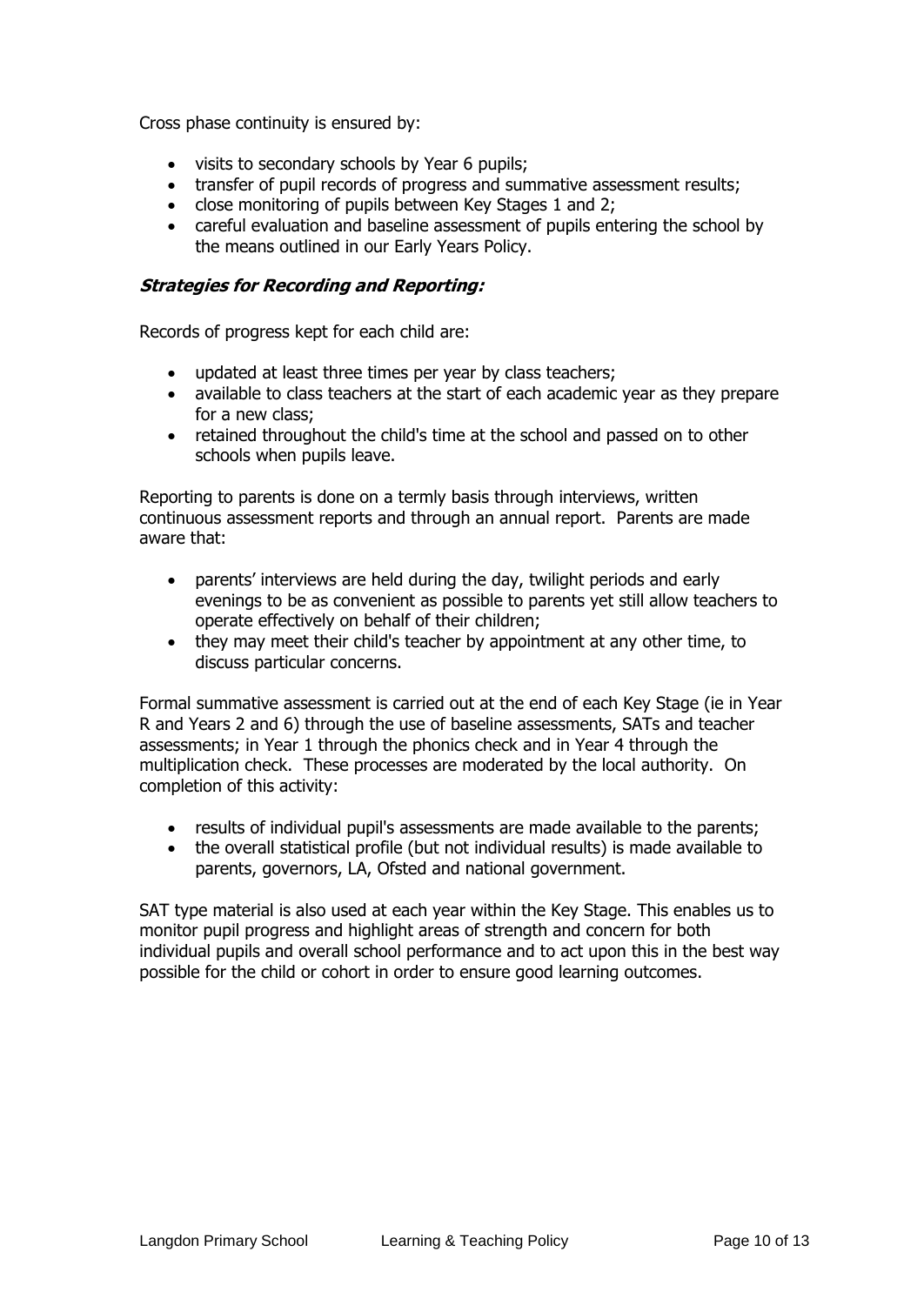# **Appendix A – Curriculum Statement: The Langdon Curriculum 2021 (for website publication)**

# **The Langdon Curriculum**

#### What we do:

At Langdon, we teach the statutory and some non-statutory elements of the National Curriculum as well as knowledge and skills that we believe are essential for a full, broad and rounded education.

We ensure that our learners gain knowledge in stimulating lessons and activities; that they are able to generate real and relevant links in their knowledge in order to apply it independently and that they build webs of transferrable knowledge in order to ensure deep learning in all subjects. This will include using the skills of analysis, evaluation, problem solving, creativity and independence.

At Langdon, we mainly organise our teaching of subjects through themes or topics in Integrated Learning lessons. However, some subjects are taught discretely most of the time, either because we believe they are important subjects that need a specific focus (eg. Mathematics) or because we wish to teach in meaningful linked lessons rather than make tenuous links to themes or topics. Throughout the year, we also teach subjects through themed weeks where there is a more intense focus on a subject discipline or on specific knowledge or skills.

The curriculum is enhanced with wider learning opportunities such as the use of clubs, visits, visitors and residential trips.

Pupils are encouraged to contribute to our curriculum at the planning stage for themes or topics or in 'in the moment' opportunities. This is so that they are able to investigate areas of interest to them and to engender their feeling of ownership over their learning. We believe that this fosters good engagement in learning.

For some pupils, we may tailor the curriculum to individual needs – either through differentiation of provision or support; through challenge opportunities or through timely intervention to address slower progress or gaps in knowledge or understanding.

We use a range of resources to teach and support the curriculum including technology, written materials, collaboration workshops, tournaments and events, visitors, outside professionals - sports coaches for example - and visits to suitable learning environments linked to the topics taught. All pupils are given homework tasks, suitable to age and/or need, in order to continue their learning at home.

Our curriculum is monitored by governors, staff, collaboration colleagues and the Local Authority in order that there is a constant focus on the quality of learning and teaching and on the impact that this has on outcomes for groups and individuals. The curriculum is not static but is constantly changing and adapting in order to meet the current needs of the learners at Langdon in order to secure high outcomes for them.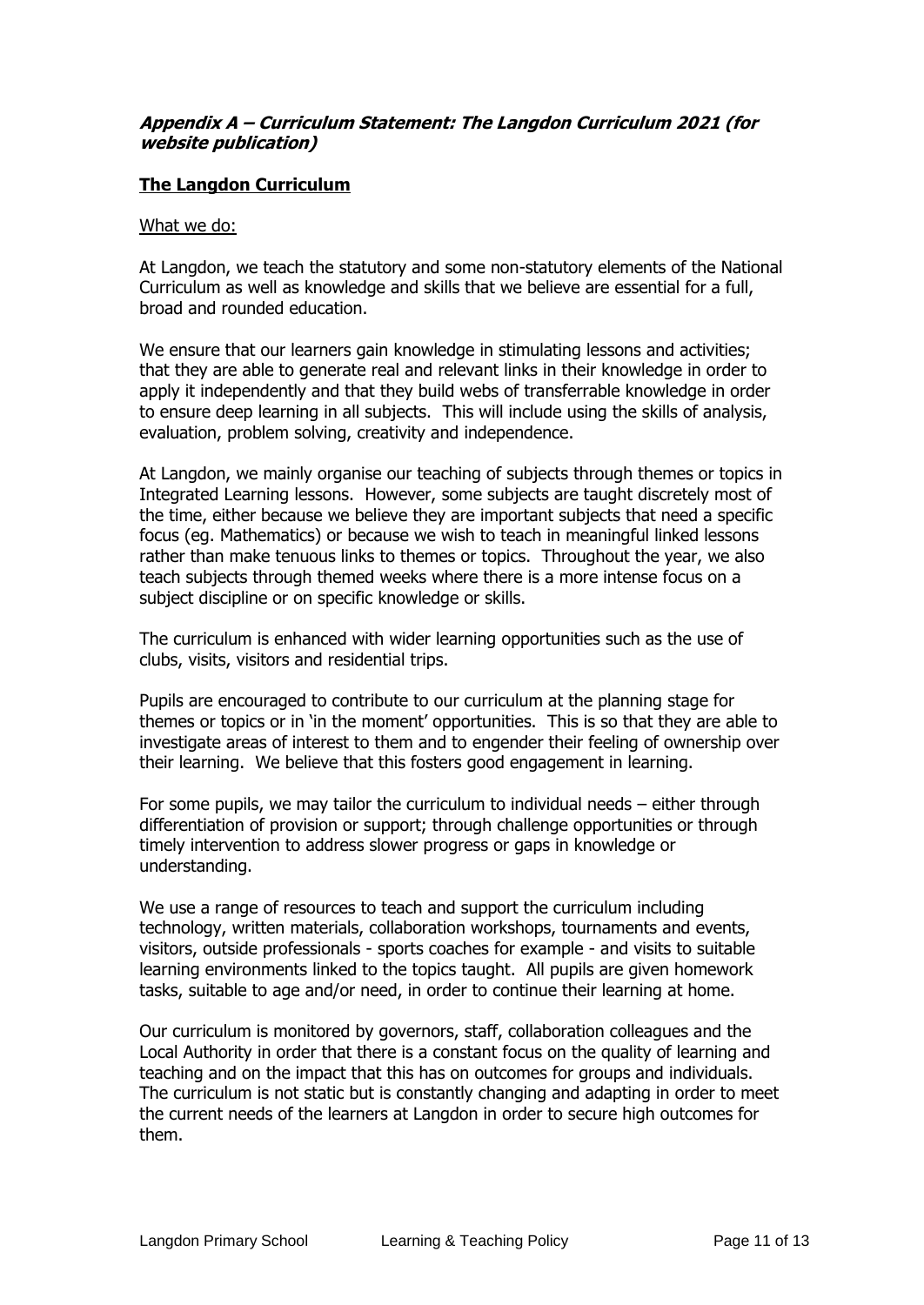#### Why we do it

Our curriculum has been designed in order to promote the development of pupils' knowledge, understanding and skills through teaching of the Early Years Foundation Stage and National Curricula and teaching that is specific and special to the context of our school.

Our curriculum aims to encourage pupils to engage in a journey of life-long learning. We ensure that pupils embark on a clear pathway of progression of knowledge and skills for each subject which is taught through high quality, stimulating teaching activities and assessed for impact. We will ensure that pupils have access to as much of the National Curriculum as possible and are able to transfer knowledge across disciplines or subjects in order to ensure deep and sustained understanding. Our curriculum, with its focus on academic learning, practical skills and personal and social opportunities helps our pupils become well rounded individuals who are knowledgeable across subjects, who show their talents and who, at times, shine.

We aim to develop independent and confident learners who are motivated to learn, have a thirst for knowledge, are creative and resilient when needed and willing to take risks. The curriculum will help to engender high personal expectations and ambitions and this will be evident in our subject outcomes.

Our pupils learn to be sociable, caring and understanding of each other, demonstrate and develop good relationships with others and are prepared to contribute to society.

Our curriculum will be broad and balanced but we believe that some skills are important for success in future life, in learning and in the world of work. For this reason, the basic skills in reading, writing and mathematics are given priority in our curriculum. Every child will be as well prepared as possible for the next stage of their education in these subjects and these core subjects will be extensively used to support or to demonstrate learning in other subjects.

Every child will have full access to the curriculum, regardless of need. Every child matters at Langdon, and we have high expectations for them, so our pupils will be challenged to master the curriculum at their own level and will be encouraged to achieve well and attain success from individual starting points.

#### Subjects that we teach

These core subjects will be extensively used to support or to demonstrate learning in other subjects. They may be taught through integrated topics or discretely:

- Reading
- Writing
- Mathematics

These subjects will be taught mainly through topics where knowledge is integrated into one theme in order to allow for strong links to be made across subjects:

- History
- Geography
- Art and Design
- Design and Technology